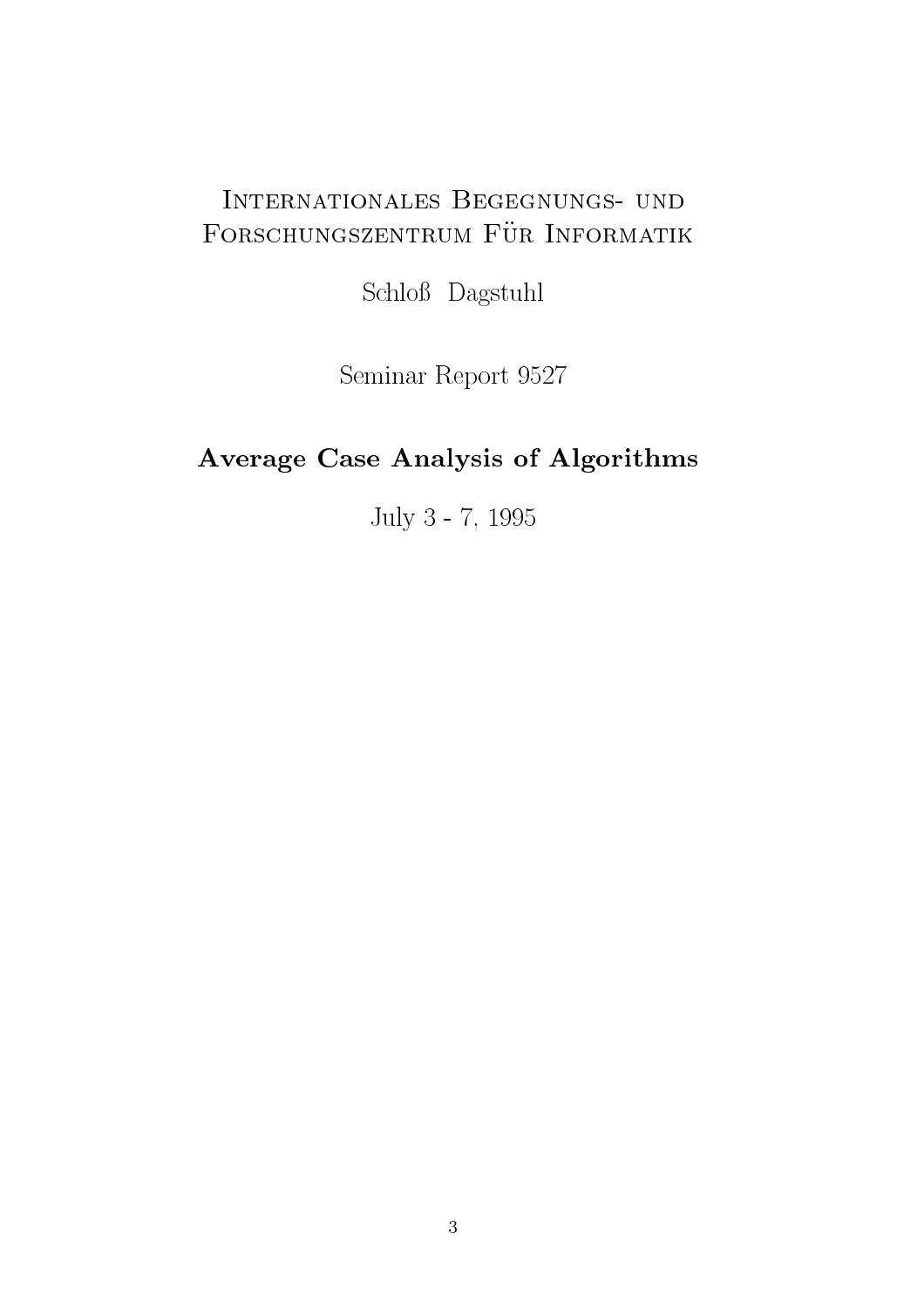## <sup>O</sup> <sup>v</sup> <sup>e</sup> <sup>r</sup> <sup>v</sup> <sup>i</sup> <sup>e</sup> <sup>w</sup>

Analysis of algorithms aims at a precise prediction of the expected performance of algorithms under well-defined randomness models of data. The classical aspects are well covered by Knuth's *magnum opus* who treated, already more than twenty years ago, many aspects of fundamental algorithms, semi-numerical algorithms, or sorting and searching. In this, and other domains, what is sought is a precise description of the average-case behaviour of algorithms, often a very meaningful practical measure of complexity.

The field is undergoing tangible changes. We see now the emergence of combinatorial and asymptotic methods that permit us to classify data models into broad categories that are susceptible of a unied treatment. This has two important consequences for the analysis of algorithms: it becomes possible to predict average-case behaviour under more complex data models (for instance, nonuniform models and even Markovian dependencies); at the same time it becomes possible to analyse much more structurally *complex* algorithms since we have a much higher level grasp on the average-case analysis process.

In this perspective, generating functions together with their complex-geometric properties have often lead to a better understanding of what goes on. We witness here the emergence of general combinatorial and analytic schemas that leads to a structuring of what may be called "analytic combinatorics", and this has in turn strong implications for the analysis of algorithms itself. A further consequence is that we now see more and more possibilities of characterizing not only averages of computation costs but also variances, and even distributions.

Several talks in this report are devoted to the general methodology just outlined. Such a simple problem as "how many times must one shuffle a deck of cards before it looks almost random?" is clearly related to sorting and searching and the analysis requires deep methods of algebraic combinatorics (Bergeron). The related problem of the longest increasing sequence in a random permutation  $\sim$  random permutation  $\sim$ provide a state of the state of the state of the state of the state of the state of the state of the state of the state of the state of the state of the state of the state of the state of the state of the state of the stat nicely illustrates the interplay between algebraic methods and the analysis of generating functions (Odlyzko). It also bears relations to Zeilberger's recent \holonomic" paradigm in which many of these and similar analysis can be cast.

On a more analytic register, the diagonal Poisson transform (Viola) and the depoissonization lemma (Jacquet, Szpankowski) are tools of a general nature that are strongly tied with the analysis of hashing and digital trees or data compression. The study of largest components in composite structures is amenable to a general treatment (Gourdon) via a classification into general schemas that are also effective in the extraction of limit distributions (Soria, Drmota). We now know from such works that seemingly diverse statistical problems like cycles in permutations, components in functional graphs, or irreducible factors in polynomials over finite fields, obey common laws. This in turn has direct consequences regarding sorting *(in situ* permutation), computer algebra (polynomial factorization), or cryptography (functional graphs).

Trees have often been said to be the single most important discrete structure of computer science, and not unnaturally a description of application problems should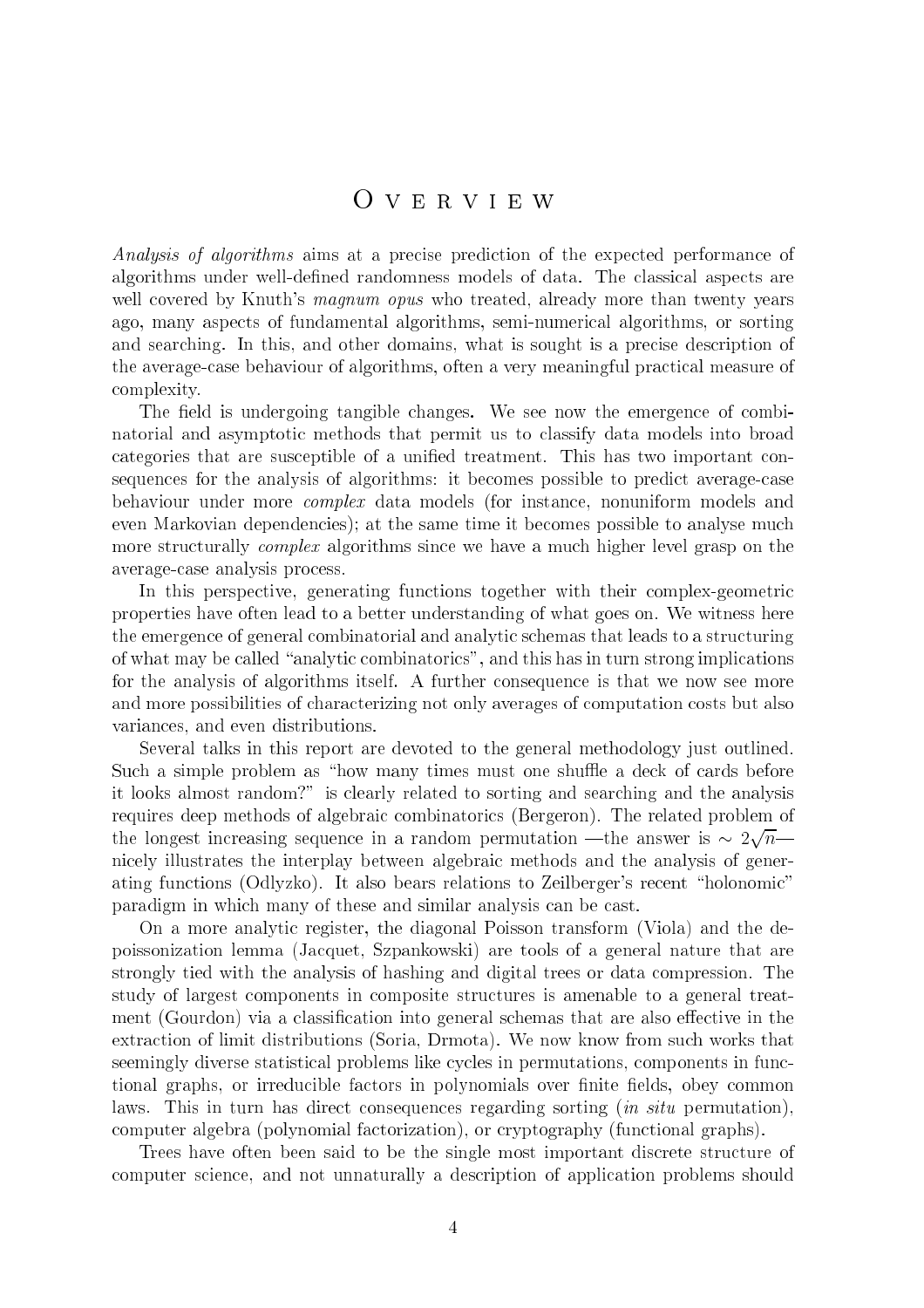start with them. First there is the purely combinatorial model of uniform random trees (Gittenberger) that has been used repeatedly for the analysis of trees in parsing or symbolic manipulation; an interesting instance is the register allocation problem in code generation (Prodinger), which strangely enough is also related to several problems in the physical sciences.

Next, there come trees as a data structure related to order informations. We now have a very precise understanding of quickselect, a basic algorithm for finding order statistics, even in its distributional aspects (Mahmoud) or in its refined median-ofthree version (Kirschenhofer). The classical heap structure can also be analyzed in the average case revealing some intricate fractal behaviour that contrasts with a classical Gaussian distribution (Steyaert). Quadtrees are an important data structure for geometrical data and they can be now fully analyzed on average as well as in distribution (Fla jolet). Such typical analyses would barely have been possible a decade ago.

Trees based on digital information are essential to textual data processing, data compression, and they surface as an analytic model of many situations in distributed computing like leader election or communication protocols. In their basic version, they can be analysed under a variable key length model (Nebel). Bucket trees that are useful in a paging environment are attacked by a sophisticated use of the Mellin transform technology (Hubalek). Last, the methods developed in this context extend well to skip lists, an attractive randomized alternative to balanced trees (Martinez).

Mathematical analysis of algorithms is also gradually extending to more recent or to less classical areas of computer science. Circuits are an instance, where the depth of a random circuit proves to be much smaller on average than in the worst-case (Diaz). Gate matrix design may even benefit from methods of random graph theory (Karonski). Generating function methods prove operational in the reliability analysis of a cellular network (Sipala). Finally, ideas that stem from the analysis of Shellsort lead to the design of highly regular practical sorting networks that appear to sort almost surely (Sedgewick).

Other new applications of analysis of algorithms concern: patterns in strings like in DNA sequences (Regnier), computing with faulty processors (Louchard), parallel simulations (Greenberg), random and exhaustive generation (Kemp), simulation (Robson), computer algebra (Gonnet), occupancy problems (Gardy) and parallel scheduling (Wright).

This meeting is the second of its kind. The first one (Dagstuhl report  $\#68$ ) has given rise to a healthy 315 pages special issue of the journal Theoretical Computer Science (vol. 144, number 1-2). The present meeting is coupled to a special issue of the journal Random Structures and Algorithms, due to appear in 1997.

> The Organizers Philippe Fla jolet Rainer Kemp Helmut Prodinger Robert Sedgewick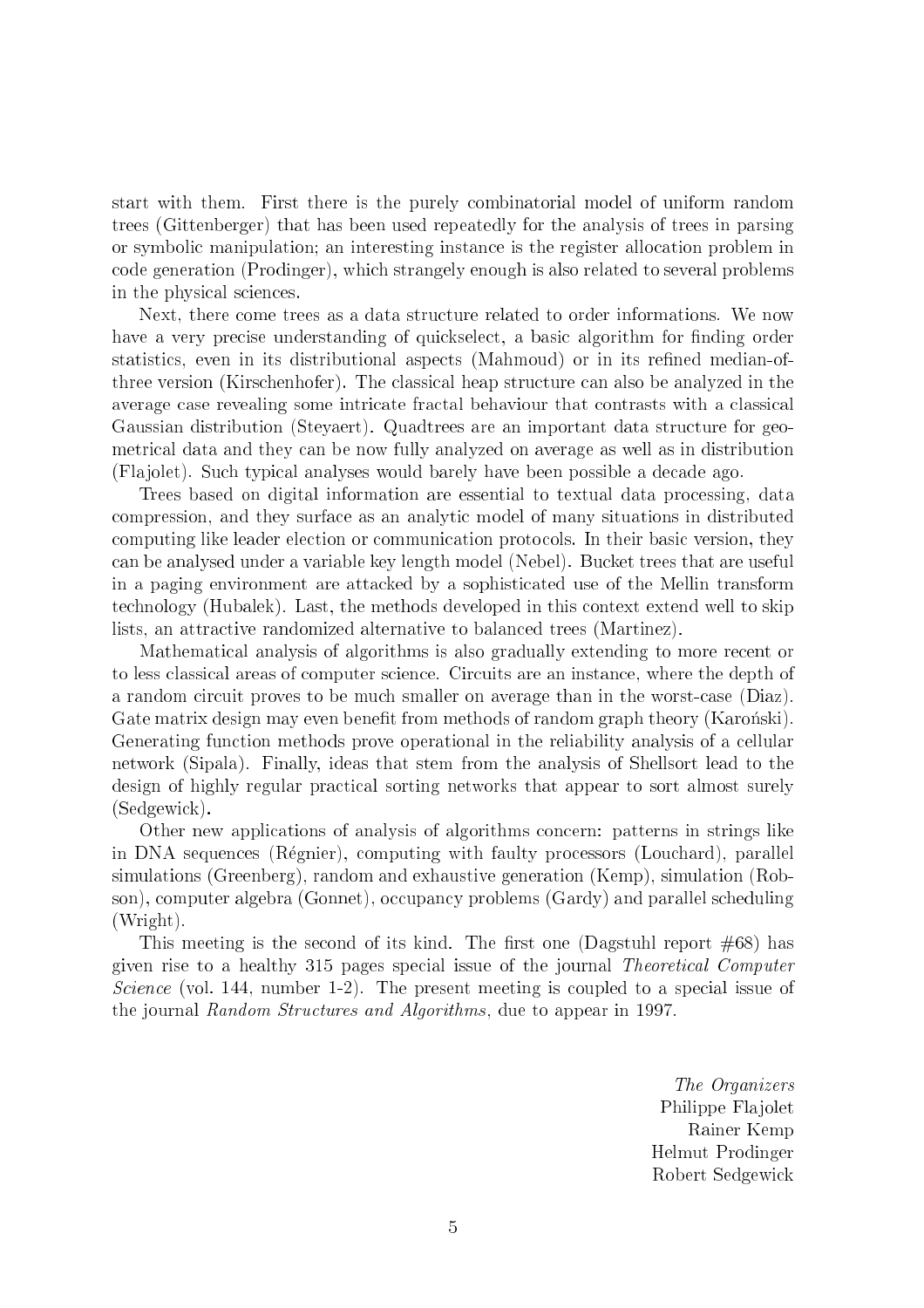## Participants

Francois Bergeron, Montreal Joseph Díaz, Barcelona Michael Drmota, Wien Philippe Flajolet, Le Chesnay Daniele Gardy, Versailles Bernhard Gittenberger, Wien Massimiliano Goldwurm, Milano Gaston Gonnet, Zürich Xavier Gourdon, Le Chesnay Albert Greenberg, Murray Hill Walter J. Gutjahr, Wien Friedrich Hubalek, Wien Philippe Jacquet, Le Chesnay Michal Karoński, Poznań Rainer Kemp, Frankfurt am Main Peter Kirschenhofer, Wien Guy Louchard, Bruxelles Hosam M. Mahmoud, Washington Conrado Martínez, Barcelona Markus E. Nebel, Frankfurt am Main Andrew M. Odlyzko, Murray Hill Helmut Prodinger, Wien Mireille Regnier, Le Chesnay John M. Robson, Bordeaux Robert Sedgewick, Princeton Paolo Sipala, Trieste Michele Soria, Paris Jean-Marc Steyaert, Palaiseau Wo jciech Szpankowski, W. Lafayette Uwe Trier, Frankfurt am Main Alfredo Viola, Waterloo Paul E. Wright, Murray Hill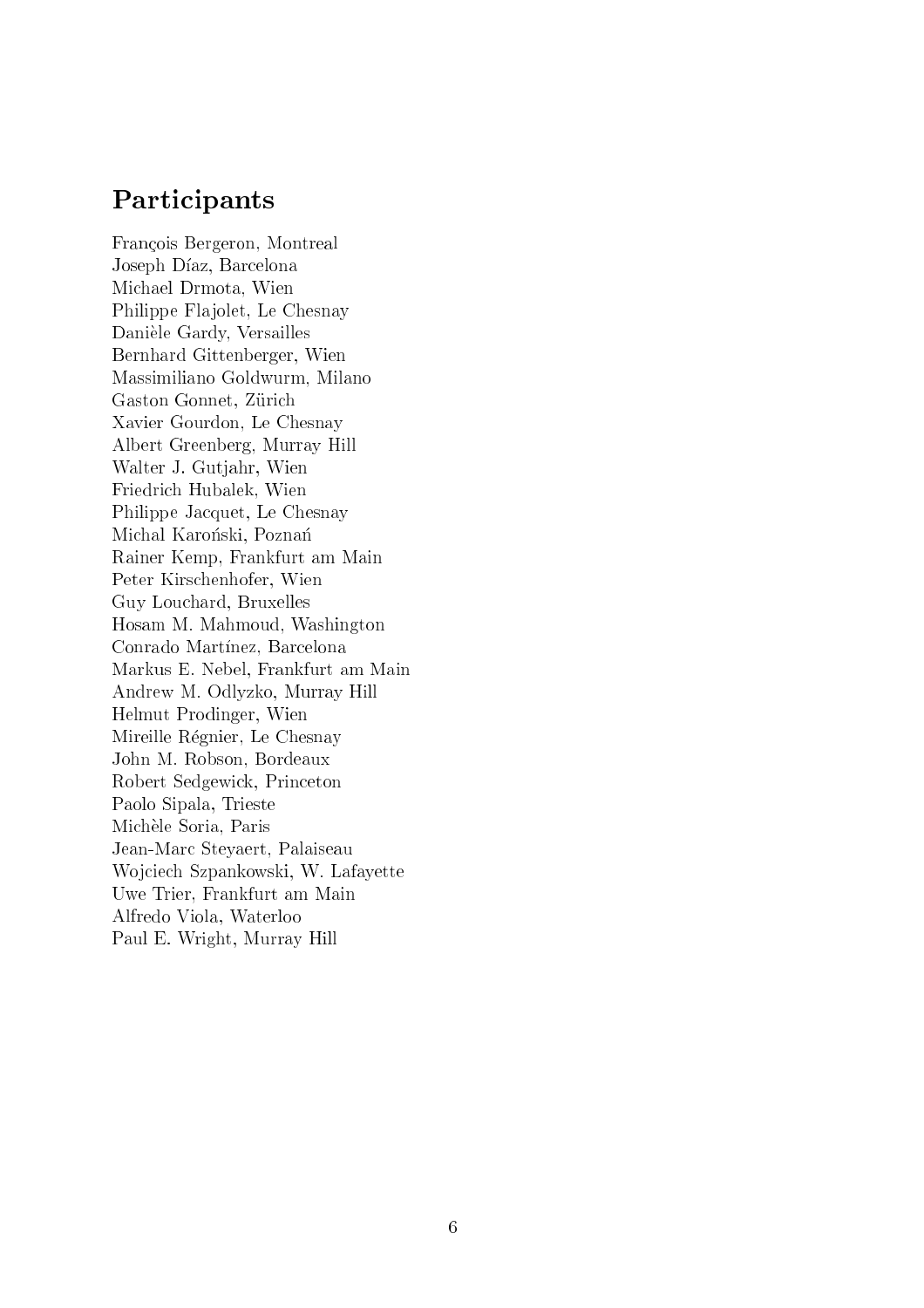# Contents

| FRANÇOIS BERGERON<br>An Algebraic Approach to the Analysis of Mixing and Sorting Algorithms                    |  |
|----------------------------------------------------------------------------------------------------------------|--|
| JOSEPH DÍAZ                                                                                                    |  |
| Average Height of Uniform Increasing Monotone Circuits                                                         |  |
| MICHAEL DRMOTA<br>Combinatorial Constructions and Limiting Distributions:<br>Predecessors in Random Mappings   |  |
| PHILIPPE FLAJOLET<br>Analytic Variations on Quadtrees                                                          |  |
| DANIÈLE GARDY<br>Analysis of an Occupancy Problem in the Static and Dynamic Cases                              |  |
| BERNHARD GITTENBERGER<br>The Contour and Profile of Random Trees                                               |  |
| MASSIMILIANO GOLDWURM<br>Average Case Analysis of Membership Problems for Trace Languages                      |  |
| <b>GASTON GONNET</b><br>Random Problems Derived from Computer Algebra                                          |  |
| <b>XAVIER GOURDON</b><br>Largest Component in Random Combinatorial Structures                                  |  |
| <b>ALBERT GREENBERG</b><br>Parallel Simulations                                                                |  |
| <b>FRIEDRICH HUBALEK</b><br>Mellin Convolutions in the Analysis of Bucket Digital Trees                        |  |
| PHILIPPE JACQUET AND WOJCIECH SZPANKOWSKI<br>Depoissonization Lemma and its Applications                       |  |
| MICHAL KAROŃSKI<br>Average Case Analysis of the Gate Matrix Layout Problem                                     |  |
| <b>RAINER KEMP</b><br>Prefixes of Formal Languages:<br>Their Relation to the Analysis of Particular Algorithms |  |
| PETER KIRSCHENHOFER<br>Analysis of Hoare's FIND-Algorithm with Median-of-Three Partition                       |  |
| <b>GUY LOUCHARD</b><br>Finding the Maximum with Error Probabilities: A Sequential Analysis                     |  |
| HOSAM M. MAHMOUD<br>Limit Distributions for some Sorting Algorithms                                            |  |
| CONRADO MARTÍNEZ<br>Statistics over Sequences of Geometric Random Variables                                    |  |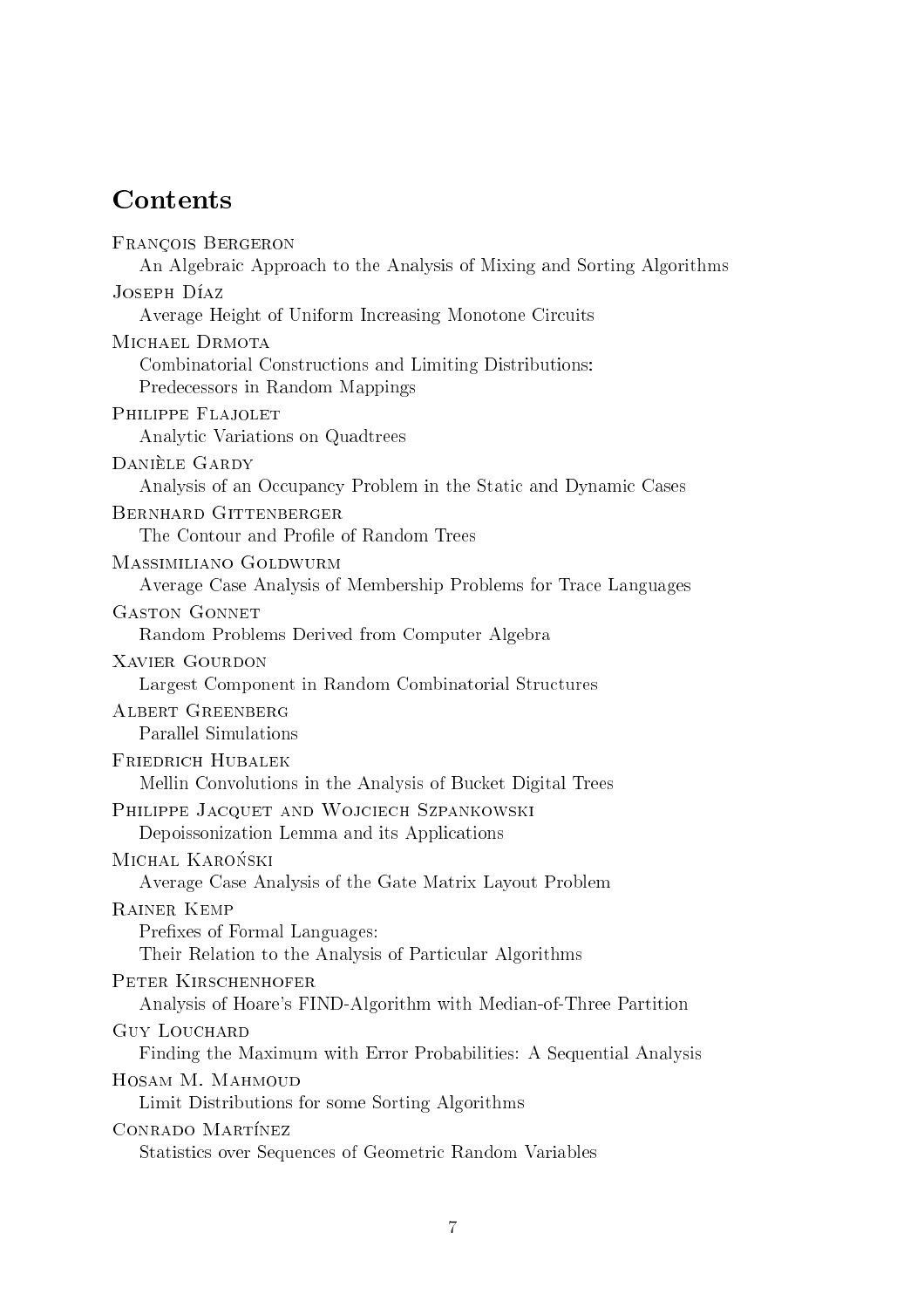| MARKUS E. NEBEL                                                            |
|----------------------------------------------------------------------------|
| Digital Search Trees with Keys of Variable Length                          |
| ANDREW M. ODLYZKO                                                          |
| Increasing Subsequences in Random Permutations                             |
| HELMUT PRODINGER                                                           |
| Solution of a Problem of Yekutieli and Mandelbrot                          |
| MIREILLE RÉGNIER                                                           |
| Frequency of a Pattern Occurence in a (DNA) Sequence                       |
| JOHN M. ROBSON                                                             |
| <b>Fast Simulation of Random Trees</b>                                     |
| ROBERT SEDGEWICK                                                           |
| Shellsort                                                                  |
| PAOLO SIPALA                                                               |
| Reliability of a Cellular Network                                          |
| MICHÈLE SORIA                                                              |
| Special Limit Distributions                                                |
| <b>JEAN-MARC STEYAERT</b>                                                  |
| On the Number of Heaps and the Cost of Heap Construction                   |
| ALFREDO VIOLA                                                              |
| The Diagonal Poisson Transform                                             |
| PAUL E. WRIGHT                                                             |
| The Ratio of the Extreme to the Sum in a Random Sequence with Applications |
|                                                                            |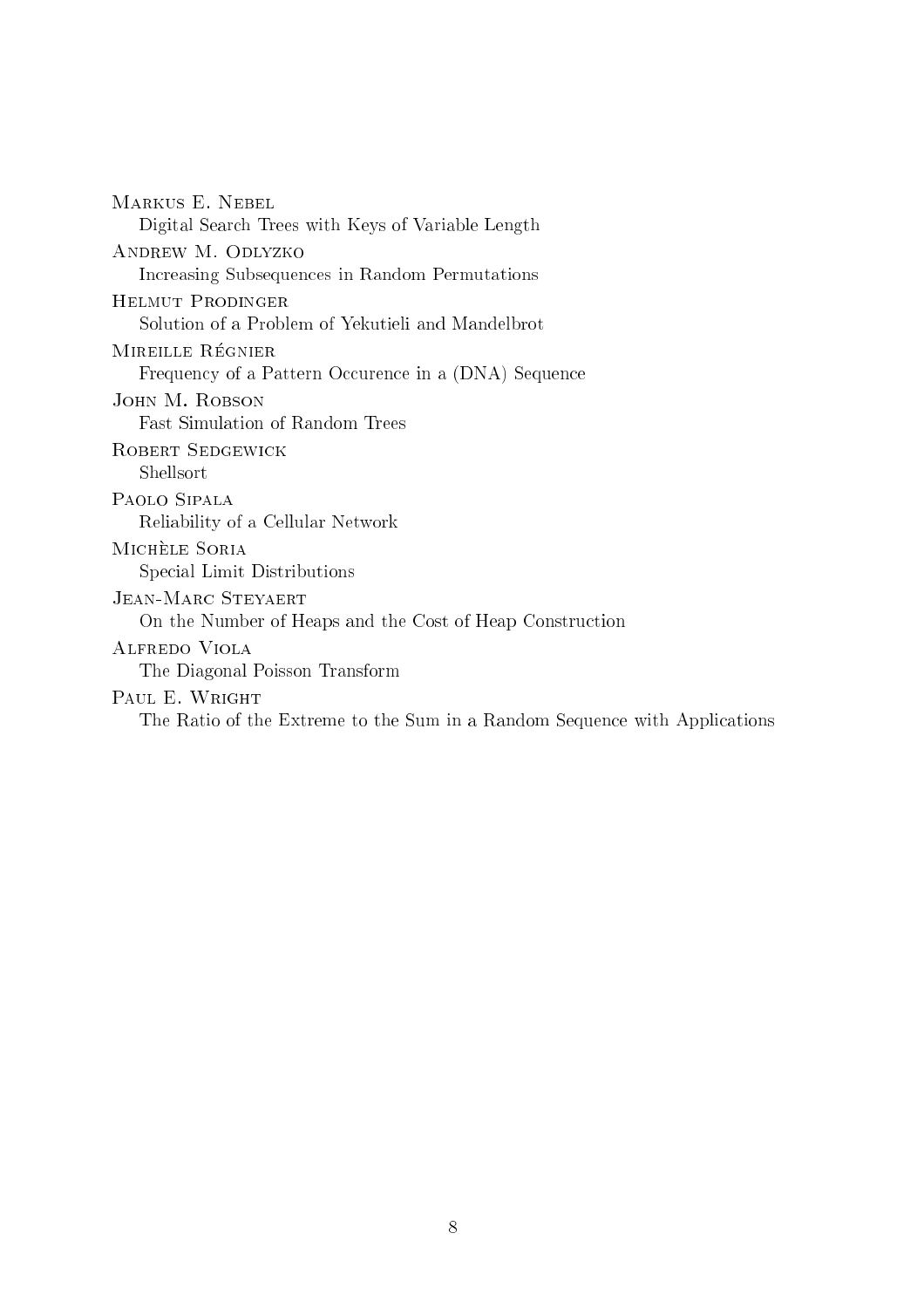## Abstracts

## An Algebraic Approach to the Analysis of Mixing and Sorting Algorithms by FRANÇOIS BERGERON

Let  $\pi : S_n \to [0,1]$  be a probability distribution on the symmetric group. A mixing rule is dened to be the element ( <sup>P</sup>  $\overline{O}$   $\overline{O}$   $\overline{O}$   $\overline{O}$   $\overline{O}$   $\overline{O}$   $\overline{O}$   $\overline{O}$   $\overline{O}$   $\overline{O}$   $\overline{O}$   $\overline{O}$   $\overline{O}$   $\overline{O}$   $\overline{O}$   $\overline{O}$   $\overline{O}$   $\overline{O}$   $\overline{O}$   $\overline{O}$   $\overline{O}$   $\overline{O}$   $\overline{O}$   $\overline{O}$   $\overline{$ analyze the behaviour of related mixings  $(\sum \pi_{\sigma} \cdot \sigma)^{k}$ , we can often find a "semisimple" commutative subalgebra  $\mathbb{H}$  of  $\mathbb{R}[S_n]$ . This is to say that  $\mathbb{H}$  admits a basis of "idempotent"  $e_1, e_2, \ldots, e_n$  such that  $e_i e_j = 0$ , if  $i \neq j$ . If  $(\sum \pi_\sigma \cdot \sigma) \in \mathbb{H}$  we can write this element as a linear combination of the  $e_i$ 's:

$$
\left(\sum \pi_{\sigma}\cdot \sigma\right)=\sum \hat{\pi}_i e_i,
$$

which can be thought of as the transformation of  $\Gamma$ <sup>P</sup>  $\mathcal{O}$  is a function of the contract of the contract of the contract of the contract of the contract of the contract of the contract of the contract of the contract of the contract of the contract of the contract of the **Service** <sup>P</sup>  $\pi_{\sigma} \cdot o$  )  $=$  $\sum \hat{\pi}_i^k e_i$  and if we can compute the inverse Fourier transform, we obtain explicit expressions for the probability distribution  $(\sum \pi_{\sigma}\sigma)^{k}$ . We illustrate these steps with iterates of transpositions, shuffles and similar problems for other contexts than that of the symmetric group algebra.

# Average Height of Uniform Increasing Monotone Circuits

by JOSEPH DÍAZ

We prove that, under the UC distribution, the average height of a randomly generated circuit with N nodes (gates+inputs) is  $\leq$  (e log 4 + O(1)) log<sub>2</sub> N. (Joint work with M. J. Serra, P. Spirakis and T. Tsuki)

### Combinatorial Constructions and Limiting Distributions: Predecessors in Random Mappings

by MICHAEL DRMOTA

Let  $\mathcal{F}_n$  be the set of random mappings  $\varphi : \{1, 2, \ldots, n\} \to \{1, 2, \ldots, n\}$  (such that every mapping is equally likely). For  $x \in \{1, 2, ..., n\}$  the elements of  $\bigcup_{k>0} \varphi^{-k}(\{x\})$ are called the "predecessors" of x. Furthermore, let  $N_r$  denote the random variable which counts the number of points  $x \in \{1, 2, \ldots, n\}$  with exactly r predecessors. It is shown how to identify the limiting distribution of  $N_r$  as  $n \to \infty$ .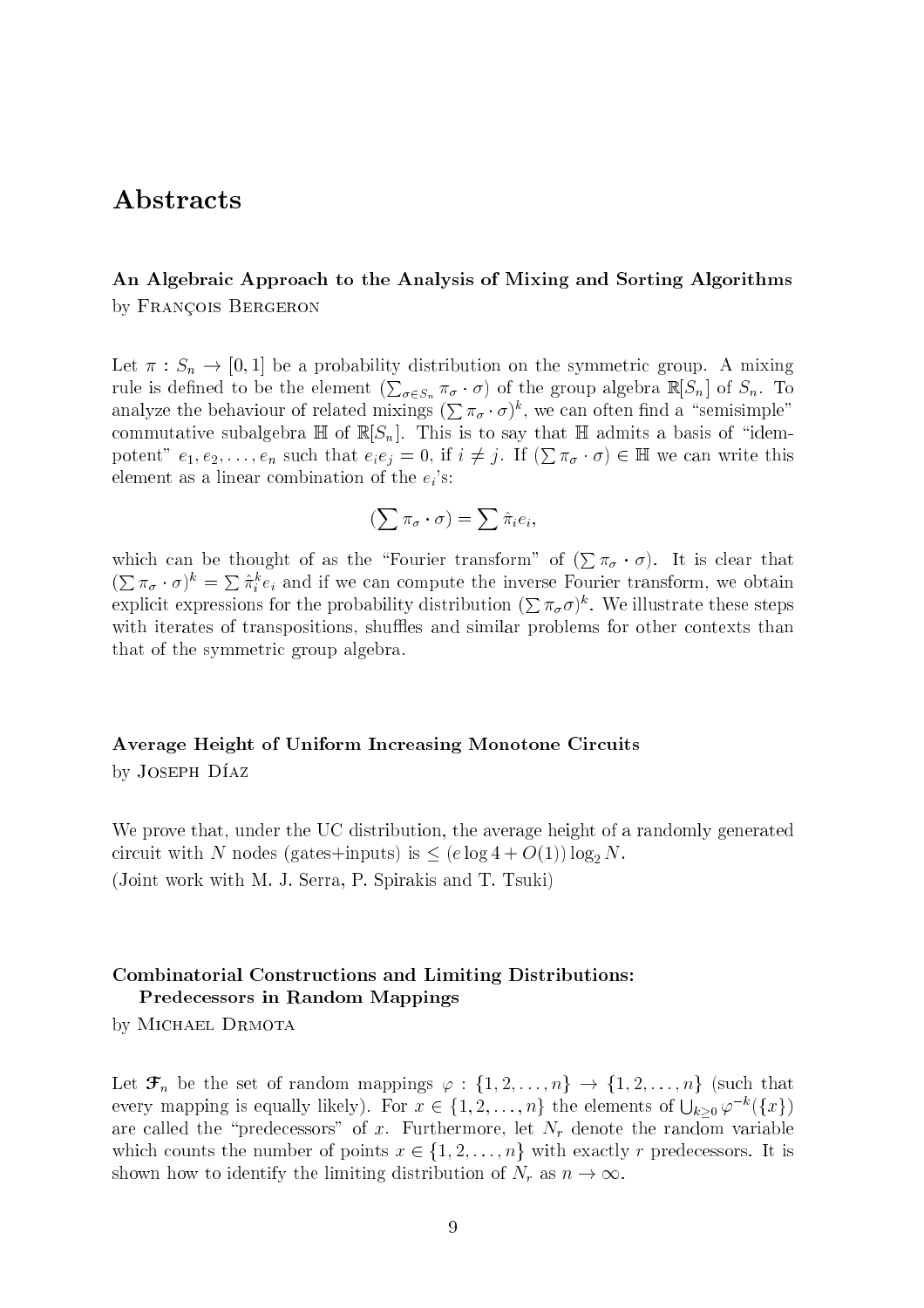If  $r = r(n) = o(n^{\frac{1}{3}})$  then the limiting distribution is Gaussian, if  $r \sim cn^{\frac{1}{3}}$  then it is Poisson, and in the remaining case  $rn^{-\frac{1}{3}} \to \infty$  it is degenerate. Furthermore,  $N_r$  is a Poisson approximation if  $r \to \infty$ .

### Analytic Variations on Quadtrees

by PHILIPPE FLAJOLET

Quadtrees are a data structure suitable for searching multidimensional data. In this talk, we show how the average case analysis of quadtrees leads to differential equations of the so-called \holonomic" type. Use of the classical theory of Fuchsian singularities in conjunction with singularity analysis permits to analyze asymptotically expectations (and sometimes even limiting distributions) for parameters like: path length, number of leaves, number of pages in index quadtrees, partial match retrieval, and the like. (Joint work with G. Gonnet, C. Puech, J. M. Robson, M. Hoshi, T. Lafforgue, G. Labelle, L. Laforest and B. Salvy)

## Analysis of an Occupancy Problem in the Static and Dynamic Cases by DANIELE GARDY

We consider the following problem: allocate at random n balls among d urns; analyze the number of urns with at least one ball. The case of urns that can receive an unbounded number of balls for a known total number of balls, has been studied extensively in the literature.

We first present an extension to the case of urns with finite capacity. Then we study what happens in both urn models when we can add or delete balls according to some rules.

We prove that the number of balls behaves as a Gaussian Markov process, and the number of non-empty urns as a Gaussian process. Our results allow us to study the influence of parameters such that the ratio number of urns/time of observation, the number of balls at the end of the observation interval, the capacity of a bounded urn, or the rules for insertion or deletion.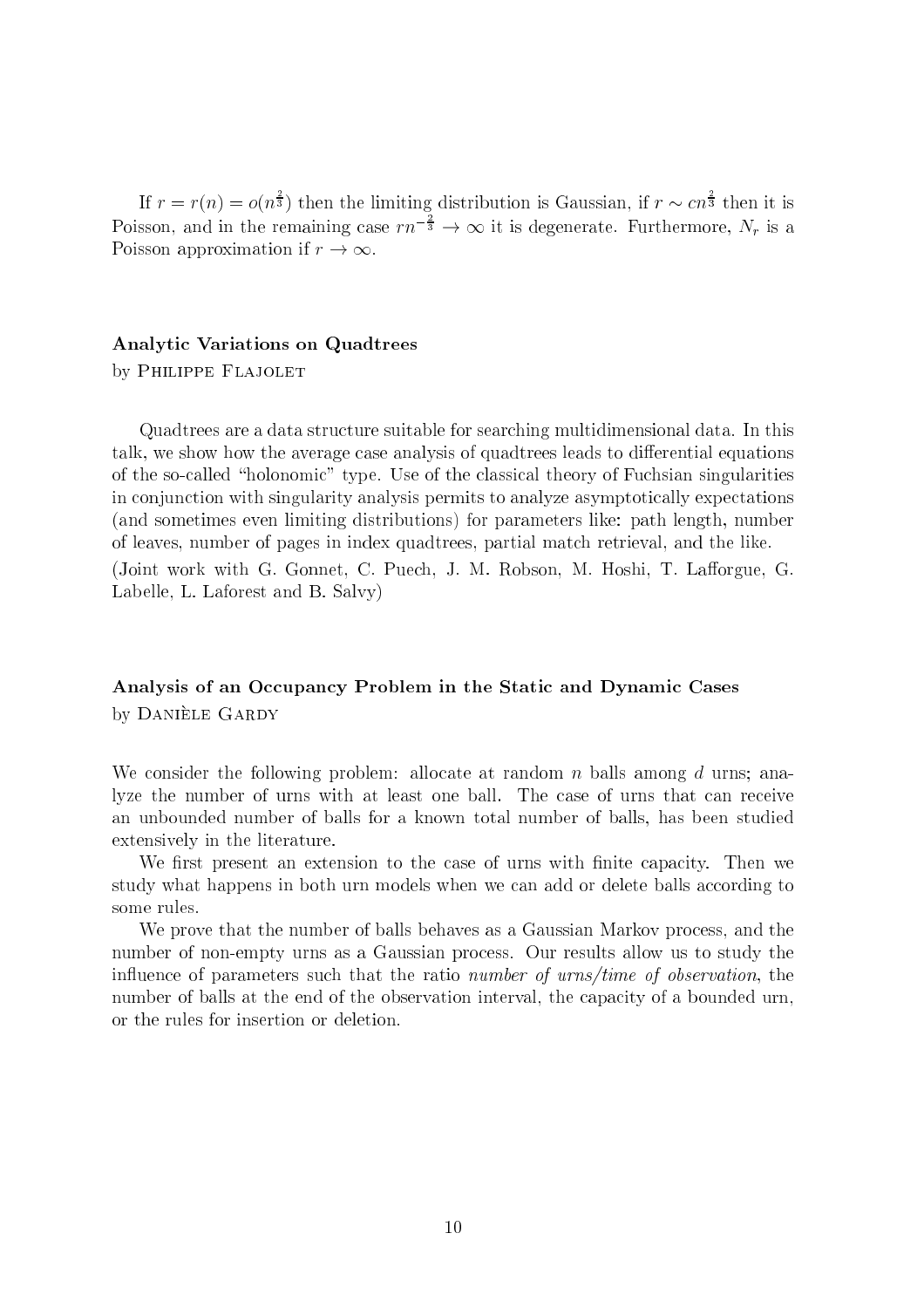### The Contour and Profile of Random Trees

by BERNHARD GITTENBERGER

We study four stochastic processes describing the contour and the profile of simply generated random trees: the contour is described by the traverse process which is the process of the node heights during pre-order traversal of the tree and the contour process constructed from the leaf heights of the tree. The processes associated to the profile are the number of nodes and the number of leaves at a given height. Using multivariate generating functions and singularity analysis we obtain the following results: if we scale the above processes in a suitable way, then the contour processes converge weakly to Brownian excursion and the profile processes to its local time.

## Average Case Analysis of Membership Problems for Trace Languages by Massimiliano Goldwurm

In this talk we present a short survey on the analysis of algorithms for membership problems for trace languages. These languages can be defined as subsets of free partially commutative monoids and their properties are studied as an extension of the traditional theory of formal languages.

A concurrent alphabet is a pair  $\langle \Sigma, \mathcal{I} \rangle$  where  $\Sigma$  is a finite alphabet and **J** is a symmetric and irrenexive relation over  $\vartriangle$ . Let  $\mathtt{IML}(\vartriangle, \mathbf{J})$  be the quotient monoid  $\vartriangle/\approx_{\mathbf{\mathcal{G}}},$ where  $\approx_{\text{g}}$  is the renexive and transitive closure of the relation  $\approx_{\text{g}}$  defined as follows:  $\forall x, y \in \mathcal{Z}$  and for all  $a, b \in \mathcal{Z}$ ,  $xay \approx g$   $xway$  if and only if  $(a, b) \in \mathcal{J}$ . A trace  $t = |x|g$ is any element of  $M(\Sigma, \mathcal{I})$ , while a *trace language T* is any subset of  $M(\Sigma, \mathcal{I})$ . The class of rational trace languages on the monoid  $M(\Sigma, \mathcal{I})$  is defined as the class of languages I such that  $T = \{||x||x \in L\}$ , where  $L \subseteq \Sigma$  is a regular language. It can be proved that the above definition describes the smallest class of trace languages containing all finite sets and closed with respect to the operation of union, product, and star  $[...]$ . Analogously, we define the class of context-free trace languages as the class of subsets  $I \subseteq \mathbb{M}$   $\sqcup$   $\sqcup$ ,  $J$  ) such that  $I \equiv \{ |x| | x \in L \}$ , where  $L \subseteq \vartriangle$  is a context-free language  $| \dots |$ . The membership problem for a trace language  $T \subseteq M(\Sigma, \mathcal{I})$  is defined as the problem of verifying, for an input  $x\in\mathbb{Z}$  , whether  $|x|$  belongs to  $I$  .

An important notion that plays a key role in the analysis of membership problems is the notion of prefix of a trace. Given two traces  $p, t \in M(\Sigma, \mathcal{I})$ , we say that p is a prefix of t, if  $t = p \cdot q$  for some  $q \in M(\Sigma, \mathcal{I})$ ; similarly, q is called suffix of t. Note that if  $p$  is a prefix of t then there exist  $x, y \in \mathbb{Z}^+$  such that  $t \equiv |x|, \ p \equiv |y|$  and y is a (string) prefix of x. Observe that, while the number of prefixes of a word x is  $|x|+1$ , in the case of a trace  $t \in M(\Sigma, \mathcal{I})$ , the number of prefixes also depends on the concurrent alphabet and the symbols of  $\Sigma$  occuring in t.

In the talk we present some algorithms for recognition of rational and context-free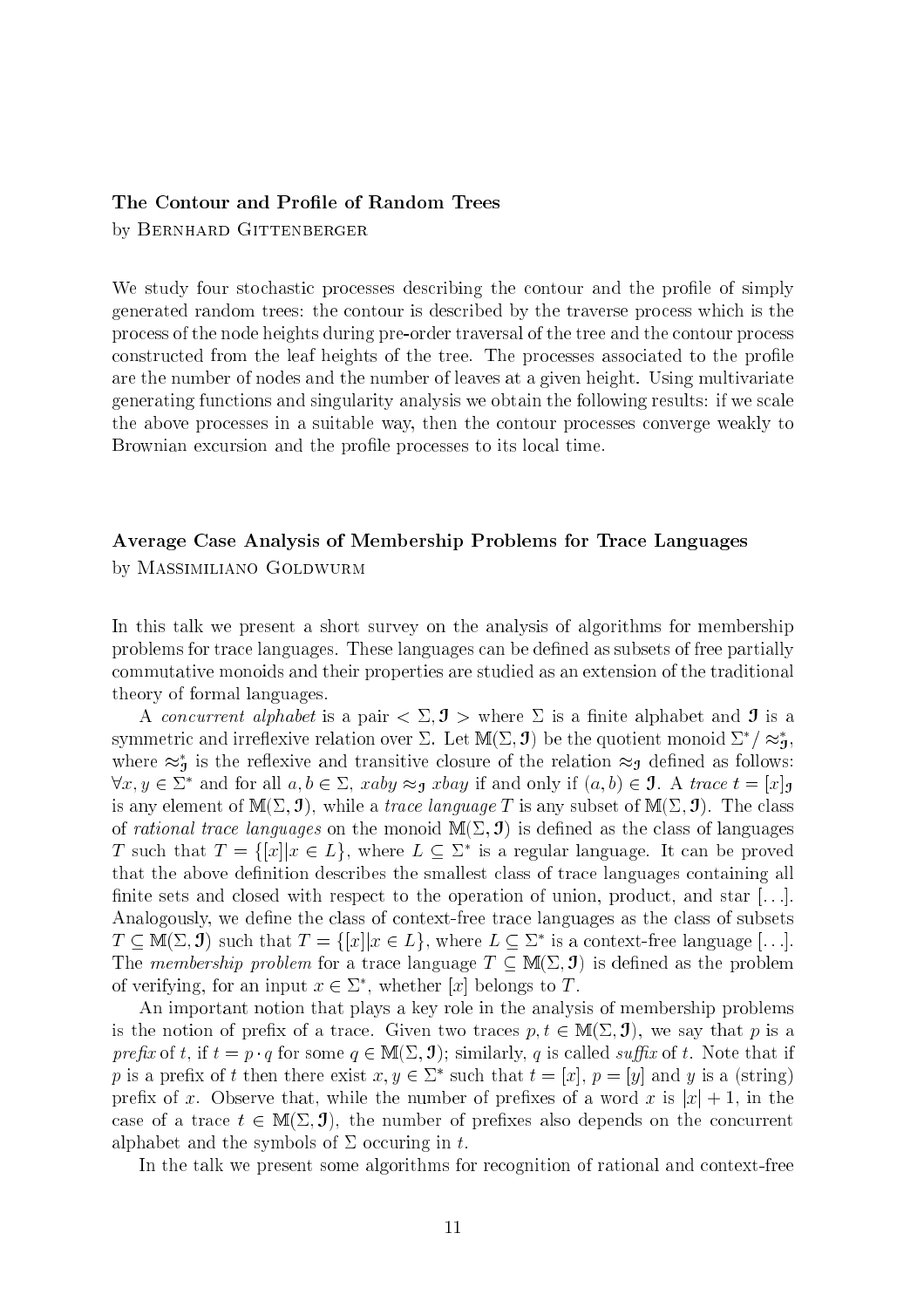trace languages. It turns out that the time and space complexity of these procedures are related to the number of prefixes of the input trace. In particular the mean number of prefixes of a trace of length  $n$  is proportional to the average time computation required by the algorithm for recognition of rational trace languages. The moments and the variance of the number of prefixes of a random trace of length  $n$  can be evaluated by using a sort of bijective argument that reduces the problem to determining the number of words of given length in certain regular languages. For some concurrent alphabets, using a different approach, it is also possible to give the asymptotic distribution of the number of prefixes of a trace of length  $n$ .

### Random Problems Derived from Computer Algebra

by GASTON GONNET

We present some open problems in the analysis of algorithms which arise from computer algebra. These problems, as opposed to the most common ones being analyzed these days, are real problems, and their solutions would be extremely useful to the area. This probably requires some explanation. CA algorithms are often heuristic algorithms or polyalgorithms, often sub jectable to a large amount of tuning. These algorithms often need to be tested quite extensively too. For these two reasons, it becomes very relevant to be able to generate random problems with particular properties. Generating these random CA problems is the main underlying topic of this presentation. We present 4 open problems.

- (1) Generate random polynomials (all polynomials with integer coefficients)  $p(x, y)$ and  $q(x, y)$ , so that the solutions of  $p(x, y) = q(x, y) = 0$ , are all rational (or involving algebraic numbers of low degree). In other words, the resultant of  $p, q$  factors into all linear (or small degree) factors. (Note: for random  $p, q$ , the  $res(p, q, x)$  with exponentially high probability will not factor, and hence all the solutions of the system of equations involve a high degree algebraic number).
- (2) Are there easy, sparse, classes of polynomials  $p(x, y, z, \ldots), q(x, y, z, \ldots)$  so that  $\alpha$  is the contract the contract  $\alpha$  in the number of  $\alpha$  is the number of  $\alpha$  in the number of  $\alpha$ of terms of  $p(x, y, z, \ldots)$ . (Note: normally,  $|p * q| = O(|p| * |q|)$ ).
- (3) Let  $A * x = b$  be a sparse linear system of equations. Let the entries of A be all dierent symbols (no simplication possible). A is no simplication possible, a is n - n. A is n - n. A is n - n.
	- (3.a) What is the number of random non-zero entries so that  $det(A) \neq 0$  with probability  $1/2$  ? (Result should be an asymptotic expansion in n to at least  $O(1)$ , it is known that the result is  $O(n * log(n))$ .
	- (3.b) For this number of non-zero terms, when  $\det(A) \neq 0$ , how many factors does  $\det(A)$  have? (Note: this will simulate quite well linear systems with structure and with simple solutions).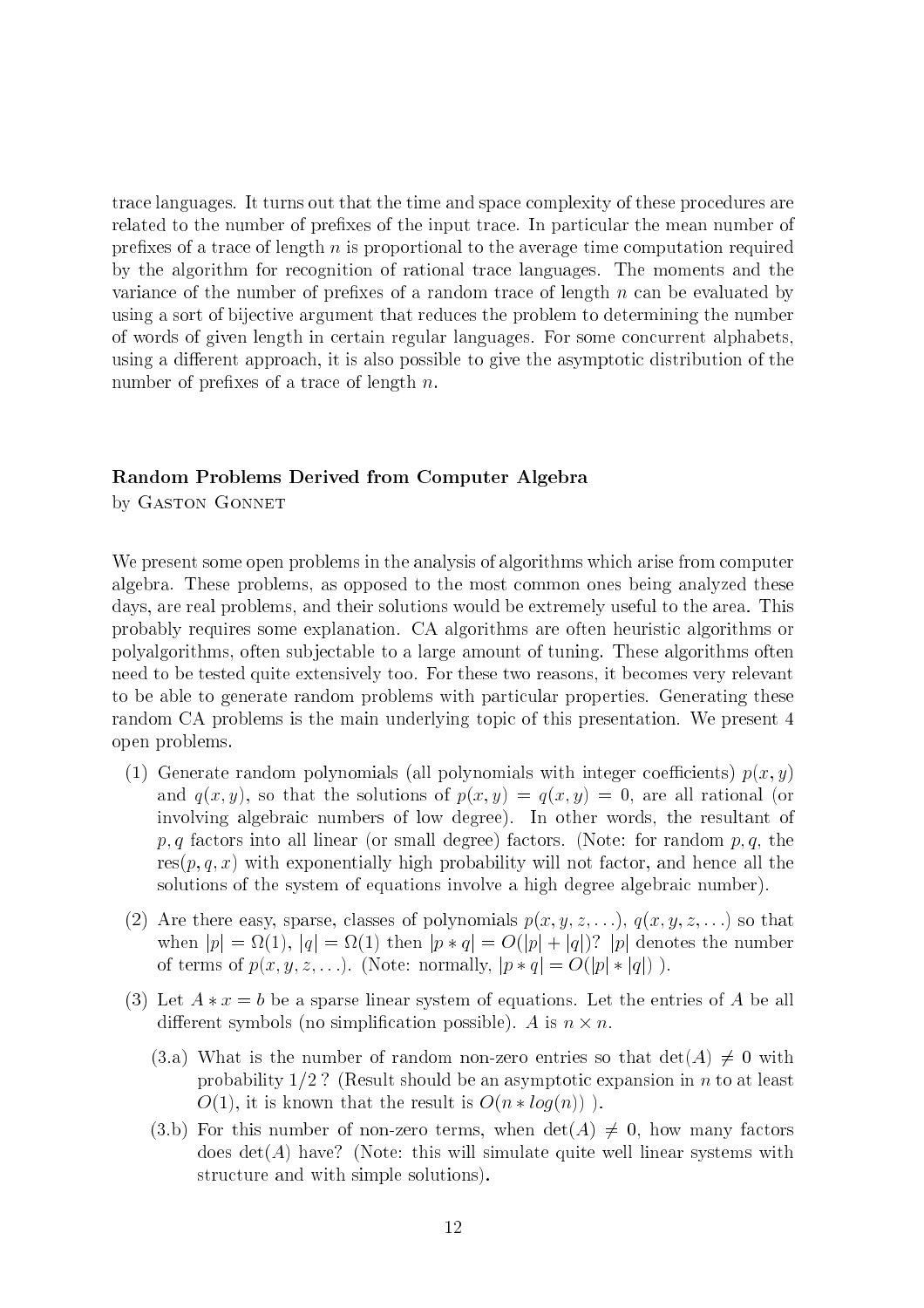- (4) Let  $p(x, y, z, ...)$  be a polynomial with small integer coefficients (i.e. random between  $-m \ldots m$ . What are the probabilities of:
	- (4.a)  $p = p1 * p2$  (non-trivial factors)
	- (4.b)  $p = p1(p2(x, y, z, \ldots))$  (non-trivial composition)
	- $(4.c)$   $p = p1 * p2 * p3 \dots$  (all linear factors)

### Largest Component in Random Combinatorial Structures

by XAVIER GOURDON

The talk presents a general analytic framework dedicated to the evaluation of the size of the largest component in random combinatorial structures. It applies to composite combinatorial structures of the form  $\Phi(\mathcal{P}) \approx \varphi$ ; the meaning is that  $\varphi$  is formed by substituting atoms of  $\Phi$  by **P**-structures. It translates into generating functions as  $C(z) = F(P(z)).$ 

Our framework applies when the generating functions involved are algebraic - logarithmic near their dominant singularity. Three cases appear, depending on which function,  $F(w)$  or  $P(z)$ , dictates the singularity of  $F(P(z))$ . In the subcritical case, the singularity is only dictated by  $P(z)$  and leads to a discrete law limit for  $n-L_n$ , where  $L_n$ is the size of the largest component (roughly, the size of the largest component is nearly the total size of the structure). In the critical case (both  $F(w)$  and  $P(z)$  dictate the singularity of  $F\left(F(z)\right)$ , we prove a central limit theorem  $\lim_{n\to\infty} Fr(L_n \leq \frac{1}{2}) = f(\lambda)$ for all fixed  $\lambda > 1$  (the size of the largest component is proportional to the size of the structure). In the supercritical case (only  $F(w)$  dictates the singularity of  $F(P(z))$ ), we prove a double exponential law limit, leading to a distribution concentrated near  $\log n$ .

Three typical examples corresponding to each of the three cases are: size of the largest subtree of a Catalan tree (subcritical), size of the largest Cayley tree in a random mapping (critical), size of the largest summand in composition (supercritical).

### Parallel Simulations

by ALBERT GREENBERG

Discrete event simulation is the most general and widely used method for investigating the behaviour of large, complex computer and communication systems. Unfortunately, such simulations often require very large computer memories and very long runs. This has motivated a great deal of research in parallel and distributed simulation methods.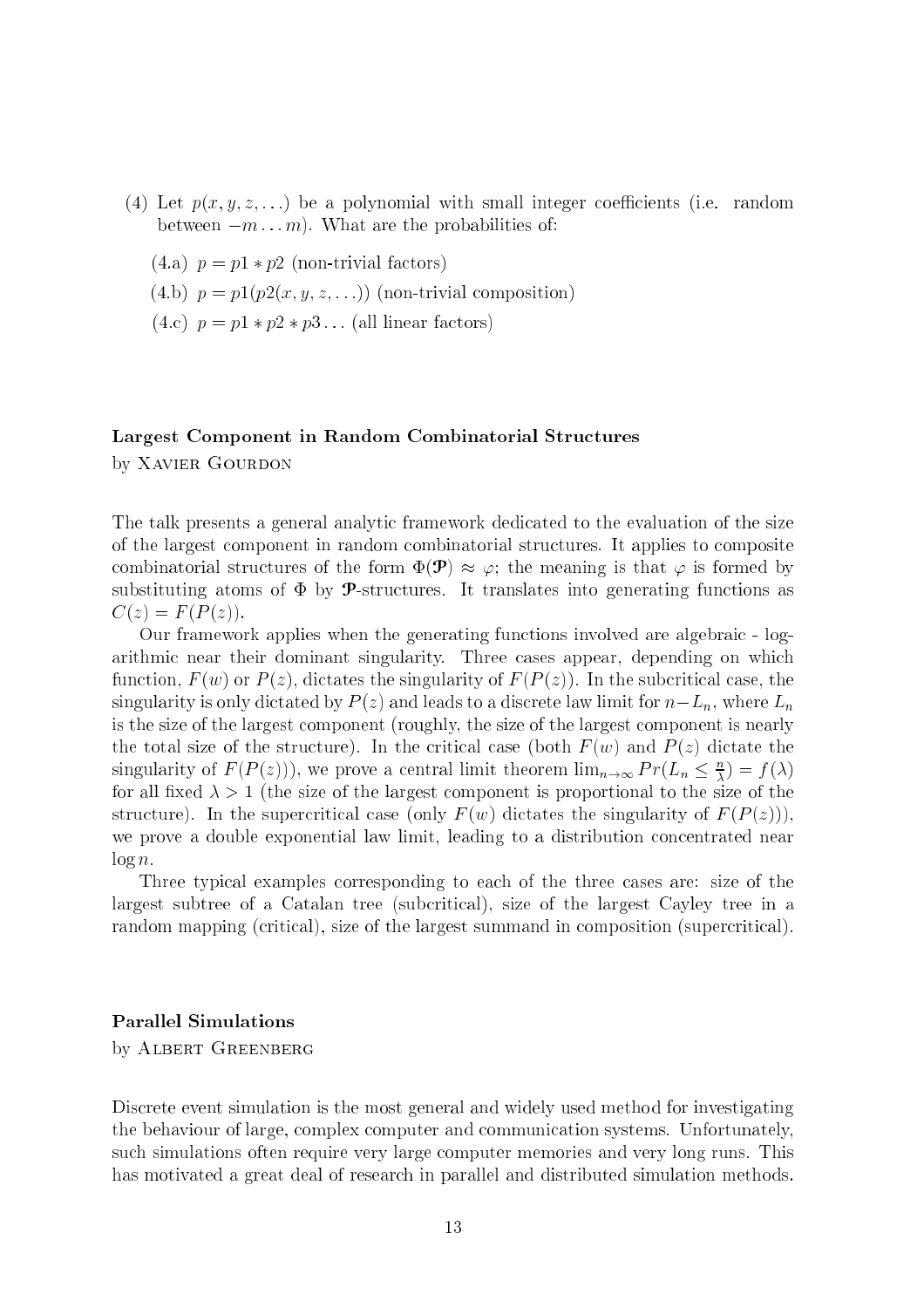In the first part of this talk, I consider a very simple stochastic "event-coupling" model, which describes the degree of parallelism available in the large systems we want to simulate. By analysing an approximating system of ordinary differential equations, we bound from above and below the length of the critical path in an associated event dependancy graph. The good news is that the critical path length grows very slowly with the system parameters. This analysis helps to motivate and explain the performance of an efficient optimistic simulation method, known as "synchronous relaxation". An application of synchronous relaxation to the simulation of large circuit-switched networks is described. Implemented on a 16K processor (masPar) this simulation is about 30 times faster than an optimized serial counterpart running on a workstation.

In the second part of my talk, I consider a very simple stochastic "asynchronousupdates" model, which describes the behaviour of conservative parallel simulations. Again via the analysis of a system of differential equations, we characterize the performance of the simulation in terms of a few system parameters. This helps to motivate and explain an efficient conservative method, which we have applied to simulate wireless, cellular networks. By exploiting a new idea of "slackness" in these simulations, our masPar program runs about 120 times faster than the optimized workstation counterpart.

Finally, a series of experiments is presented describing how the communication structure (i.e., the allowed patterns of communication between subsystems) of the system being simulated effects the speed of optimistic and conservative methods.

## Mellin Convolutions in the Analysis of Bucket Digital Trees by FRIEDRICH HUBALEK

We show that the variance of some parameters of bucket digital search trees is asymptotically  $(C + \delta(\log_2 N))N$  (under the symmetric Bernoulli model). We use a method by Fla jolet and Richmond, but handle the pecularities of variance-calculations, namely the binomial convolution, with a combination of exponential and ordinary generating functions and with the (repeated) application of Mellin's convolution integral. This approach has the advantage that the symmetry of the problem is preserved and we need no deep transformation formulae to show that the variance is rather small. Furthermore, this method relies on asymptotic properties rather the explicit representations of generating functions, hence we hope it is a first step towards a general result on the smallness of the variance of trie-parameters.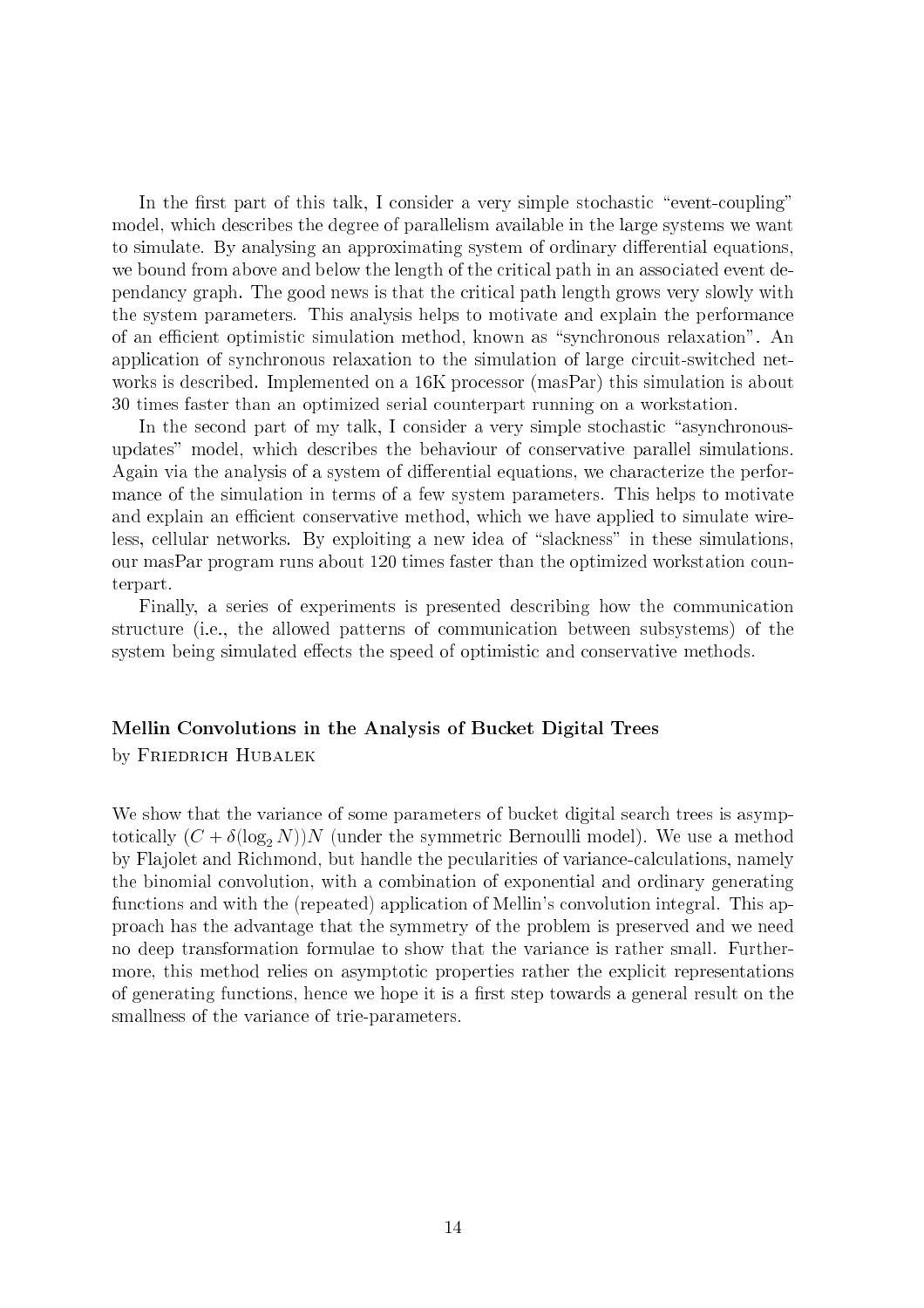### Depoissonization Lemma and its Appliations

by PHILIPPE JACQUET AND WOJCIECH SZPANKOWSKI

Often the Poisson model is easier to analyze than the original model (i.e. the Bernoulli model). In the analytical analysis of algorithms, this means that the bivariate Poisson generating function satisfies simpler functional-differential equations than the original model. The question is how to extract original results from the one obtained in the Poisson model. This is called "depoissonization". In our talk we consider the case where one is able only to derive an asymptotical approximation for the Poisson model. Then, a care careful analysis is required to get Bernoulli model results.

## Average Case Analysis of the Gate Matrix Layout Problem

by MICHAL KAROŃSKI

We present an application of a new model of random graphs - random intersection graphs - to gate matrix circuit design. In this model two vertices are adjacent provided their assigned sets intersect. We explore the evolution of random intersection graphs by studying thresholds for appearance and disappearance of small induced subgraphs. In particular we are interested in determining thresholds for which an intersection graph, representing a particular gate matrix layout (GML), is an interval graph. One can show that in such a case the GML optimization problem is easily solvable.

(Joint work with E. R. Scheinerman and K. B. Singer)

## Prefixes of Formal Languages: Their Relation to the Analysis of Particular Algorithms

by Rainer Kemp

We discuss an interrelation between prefixes of formal languages and the average case analysis of algorithms generating combinatorial objects lexicographically or solving the membership problem.

In the first part, we consider a parameter defined on a given formal language  $\mathcal{L} \subseteq T^*$  $\lambda = 0$  ) (=prenxes of a nxed length in the set  $\lambda + T$  ) whose expected value is appropriate to measure the average running time of an algorithm generating the words in the language lexicographically, even in the case that no information about the algorithm itself is being available. This observation implies a complete average case analysis, including higher moments about the origin and the cumulative distribution function. We demonstrate our results by discussing various concrete applications, such as the generation of words in a given regular language, the generation of subsets of a given set,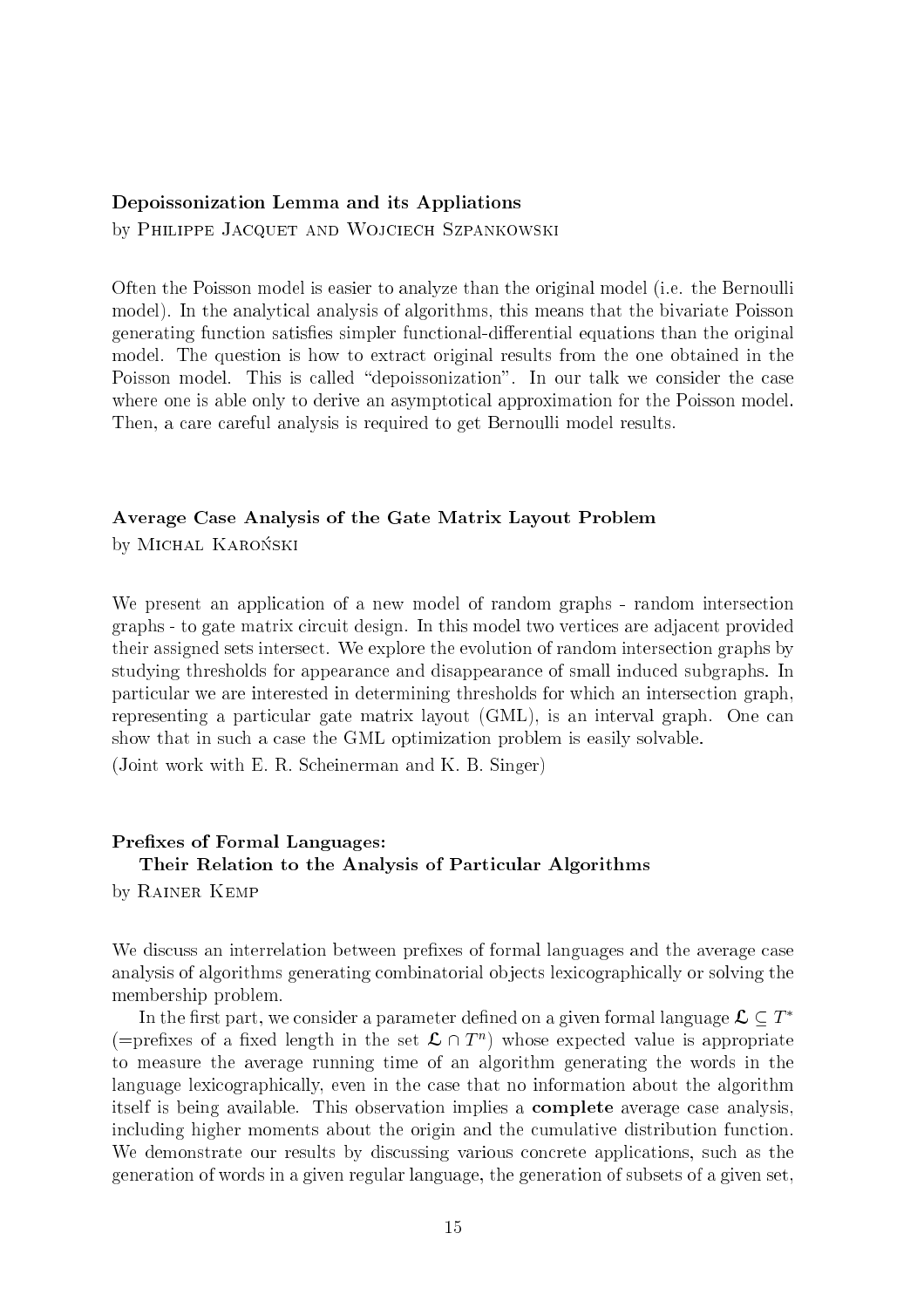the generation of Dyckwords, the generation of t-ary ordered trees according to Ruskey and Zaks, the generation of ordered trees with bounded height and the generation of various classes of 0-balanced ordered trees.

The second part of this talk is devoted to the average case analysis solving the membership problem for a formal language  $\lambda \subset I$  ). Scanning a given word  $w \in \lambda \cap I$  " from left to right, this word can be rejected if we find a prefix of minimal length which cannot be extended to a word of the language. The average running time of such an algorithm can be expressed by the number of prefixes of a certain length in  $\omega$  if  $n$  , we show that the asymptotical behaviour of the average running time required to solve the membership problem for regular languages has the form  $\varphi_1(n)n + \varphi_2(n), n \to \infty$ . where  $\varphi_1, \varphi_2$  are bounded periodic functions. In the case of the Dyck language, the asymptotic behaviour is given by  $4\pi^{-\frac{1}{2}}n^{\frac{1}{2}} - 2$ ,  $n \to \infty$ . Higher moments and further distribution results are computed, too.

## Analysis of Hoare's FIND-Algorithm with Median-of-Three Partition by PETER KIRSCHENHOFER

Hoare's FIND algorithm can be used to select the *j*-th element out of a file of *n* elements. It bears a remarkable similarity to Quicksort; in each pass of the algorithm, a pivot element is used to split the file into two subfiles, and recursively, the algorithm proceeds with the subfile that contains the sought element. As in Quicksort, different strategies for selecting the pivot element are reasonable. In this talk, we consider the median-ofthree version, where the pivot element is chosen as the median of a random sample of three elements. We give explicit formulae for both the average number of passes and comparisons, when any relative ordering of the  $n$  elements in the file is equally likely. We also indicate how higher moments of these parameters can be derived.

(Joint work with C. Martinez and H. Prodinger)

## Finding the Maximum with Error Probabilities: A Sequential Analysis by GUY LOUCHARD

Assume that n players are represented by n reals, uniformly distributed over the unit interval. We assume that the error probability of a comparison between two players depends linearly on the distance between the players. Using a sequential analysis approach, we present an algorithm to estimate the maximum  $\xi$  of the players with an error less than  $\varepsilon$ .

Mean cost, variance and central moment generating functions are analyzed.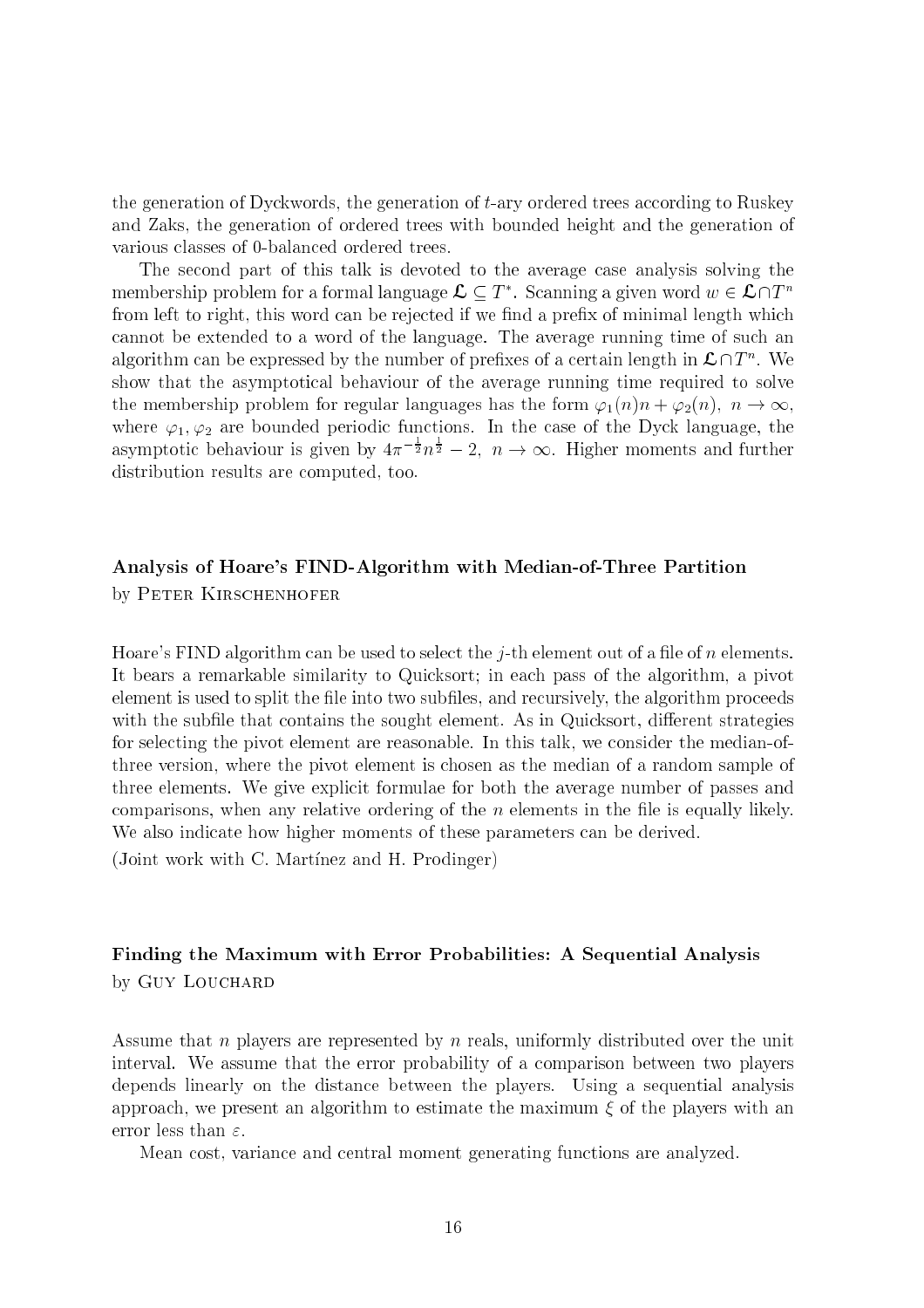### Limit Distributions for some Sorting Algorithms

by HOSAM M. MAHMOUD

We demonstrate that QUICKSELECT, a one-sided version of QUICKSORT suitable for finding order statistics, has an infinitely divisible limit distribution which is explicitly characterized. QUICKSELECT (also known as FIND) can easily be adapted to find several order statistics simultaneously. This version of the algorithm is called MUL-TIPLE QUICKSELECT. We present average case analysis for MULTIPLE QUICK-SELECT.

Tree-growing search strategies are discussed and a simple sufficient condition for normality is given. Thus most practical implementations of insertion sort have asymptotically normal behaviour.

### Statistics over Sequences of Geometric Random Variables

by CONRADO MARTÍNEZ

Skip lists are probabilistic data structures that allow to dynamically maintain a set of  $n$  items (Pugh, 1990). Their analysis heavily relies on the properties of the underlying sequences of i.i.d. geometric random variables. For instance, the performance of search in skip lists is directly related to the maximum of  $n$  i.i.d. geometric random variables (height of skip list) and the number of right-to-left maxima in a sequence of geometric r.v. (horizontal path length). The so-called optimized search algorithm for skip list - a search stategy that avoids redundant key comparisons - was discussed in more detail; in particular, the kind of the mathematical problems arising in such analyses and the techniques available to solve them.

### Digital Search Trees with Keys of Variable Length

by MARKUS E. NEBEL

We consider Digital Search Trees with keys of variable length, where it might happen that one key is a prex of another. Since this situation is not practicable for the traditional insertion algorithm, a modification of this method is introduced. This modification is based on the idea not to store a key at the same position for the whole lifetime of the tree. An average case analysis of the number of position exchangements is performed under some kind of "worst case model".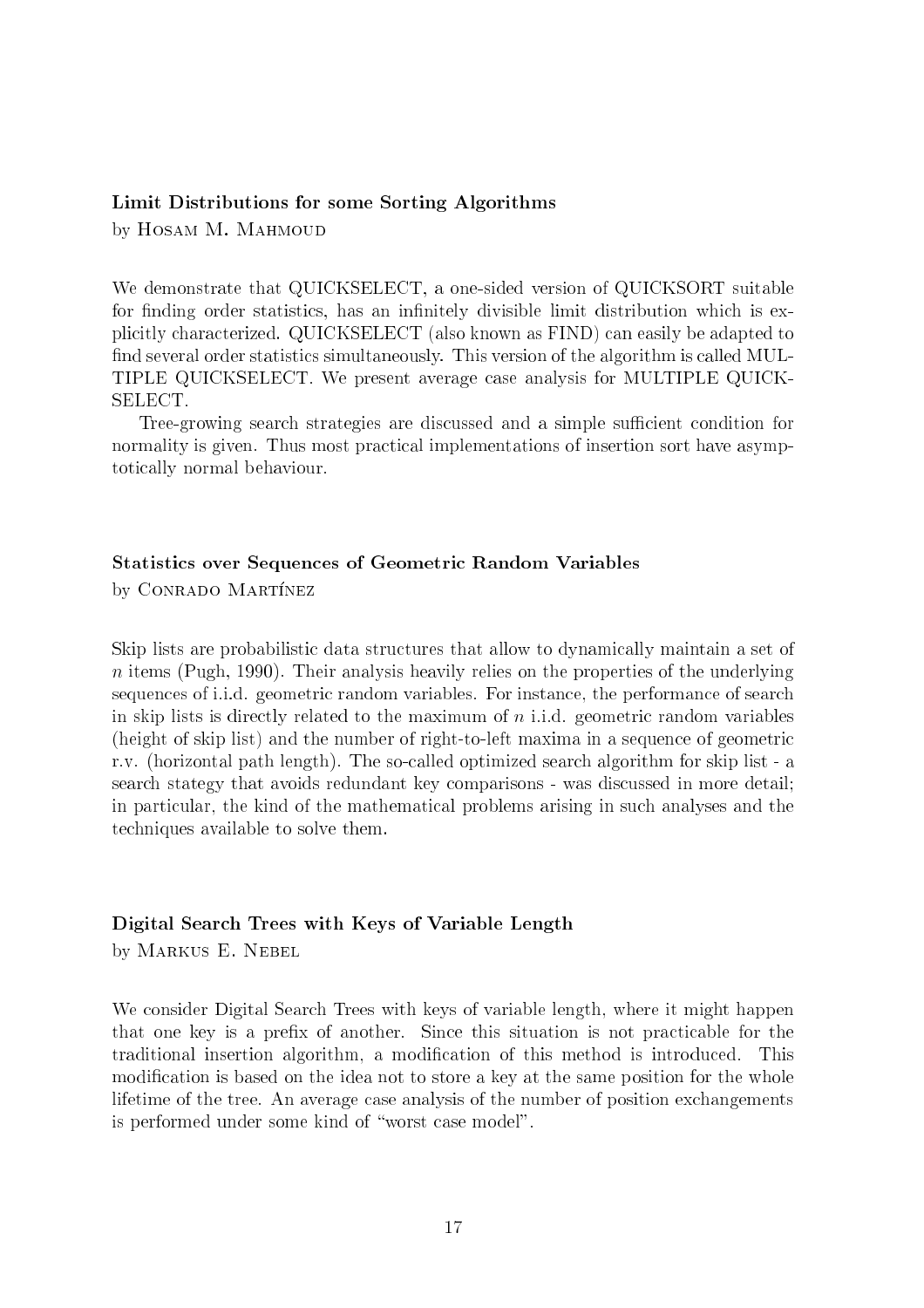#### Increasing Subsequences in Random Permutations

by ANDREW M. ODLYZKO

Let  $L_n$  denote the length of the largest increasing subsequence of a permutation of  $\{1,\ldots,n\}$ . The distribution of  $L_n$  has been studied intensively for a long time, and it is known the  $\alpha = 1$  and  $\alpha = 1$ <u>provided and the second second and the second second second and second second second second second second second second second second second second second second second second second second second second second second sec</u> n, as it is a signed that there is a sharp transition, with almost  $\alpha$ all permutations in Sn having  $\alpha = n$  , we can forward constant constant constant  $\alpha = n$ <u>provided and the second second and the second second in the second second in the second second in the second second in the second second in the second second in the second second in the second second in the second second </u> n, as n ! 1, and with very few permutations having  $L_n > c_n + n^{\frac{1}{3}}$ , for example. However, little is known about this transition zone. This talk presented a new approach to this problem, based on a generating function of I. Gessel. This approach was developed by B. Poonen, H. Widom, H. Wilf and the speaker. So far this approach has only provided information about the tails of the distribution of  $L_n$ . One of the generating functions that occur in the analysis also occur in the physics literature, in the sudy of quantum gravity, and one of the main open questions is whether the methods used by the physicists can be made more rigorous.

### Solution of a Problem of Yekutieli and Mandelbrot

by HELMUT PRODINGER

The register function (or Horton-Strahler number) of a binary tree is defined recursively as follows: Leaves get the number 0, and, if a left subtree has number  $a$  and a right subtree has number b, the whole tree gets the maximum of a and b, or, if  $a = b$ , the value  $a + 1$ . Yekutieli and Mandelbrot asked the following question: if the tree has register function p, how many maximal subtrees of register function  $p-1$  are there? Experiments indicate that the average value of this parameter oscillates between 3 and 4.

Using generating functions, Mellin transforms and singularity analysis, a precise version of the above claim was shown, the solution involving Catalan's constant 1  $\frac{1}{3^2} + \frac{1}{5^2} - \frac{1}{7^2} + \cdots$ 

Some extensions are also sketched.

## Frequency of a Pattern Occurrence in a (DNA) Sequence by MIREILLE RÉGNIER

Our goal is to assess the limiting distribution of the frequency of the occurrences of a given pattern H in a random text T of length n. We study both the so-called Bernoulli model and Markovian model. We prove that the number of pattern occurrences (overlapping copies are counted separately) tends to a normal distribution, and we derive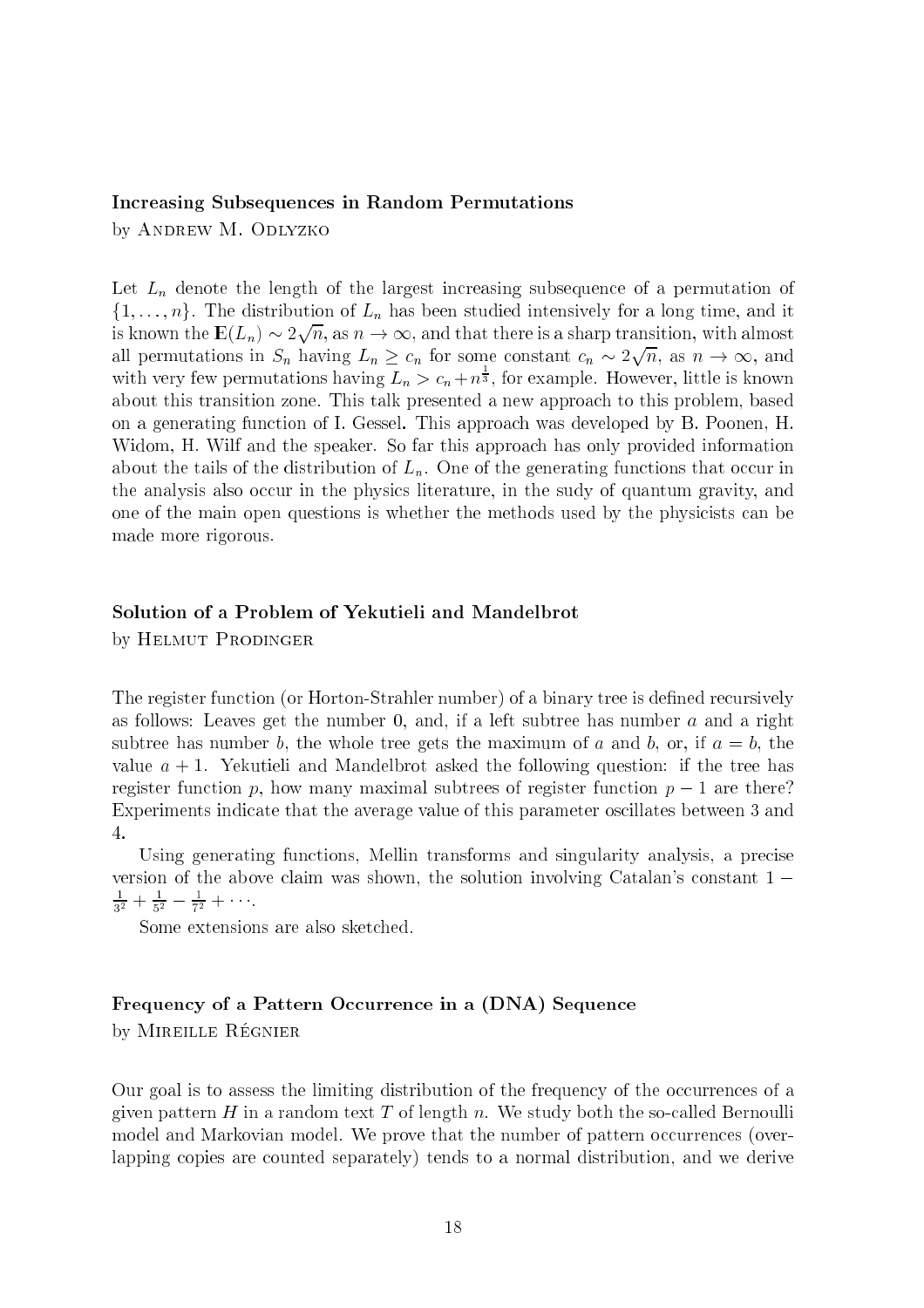explicit and asymptotic formulas for the mean and the variance of the number of occurrences. During the course of the derivation we compute the probability of exactly i occurrences of  $H$  in the text  $T$ . We derive the generating function of this probability, and using an analytical technique we derive in a uniform manner all results announced above. Applications of these results range from wireless communications to approximate pattern matching, molecular biology, games, codes and stock market analysis. These findings are of particular interest to molecular biology problems such as finding patterns with unexpected (high or low) frequencies (the so-called contrast words) and gene recognition.

(Joint work with W. Szpankowski)

### Fast Simulation of Random Trees

by JOHN M. ROBSON

I consider the height  $h_n$  of randomly constructed binary search trees of n nodes. To estimate the variance of this height, a number of such trees are constructed. By constructing an array giving the number of external nodes at each level, the construction time is reduced to  $O(\log^+ n)$ . The results suggest that the variance remains bounded and small for large  $n$ . Attempting to prove this has yielded the result that, for any monotonic unbounded increasing function f,  $\liminf_{n\to\infty} Pr[h_n > E[h_n] + f(n)] = 0.$ 

### Shellsort

by ROBERT SEDGEWICK

During the past twenty-five years the Shellsort algorithm has been studied in some detail, generally from the perspective of worst case performance. Upper bounds of the  $f(x) = f(x)$  $\sqrt{1+\sqrt{\log M}}$  have been developed, and it has been shown that this aymptotic form is best possible. No interesting case (from a practical point of view) has been successfully analyzed in the average case, and a number of variants of the algorithm are worthy of study. Simulations show one simple variant to have good average case performance, including correspondance to a  $\log N$  depth probabilistic sorting network: for a decreasing sequence  $a_i = \lceil \alpha \rceil, \; i = \ldots, 1,$  with  $\alpha \leq 1.5,$  perform all compareexchanges  $a[x] := a[x+d]$ , then all compare-exchanges  $a[x+d] := a[x+2d]$ . An average case analysis of this variant of Shellsort may be possible, based on the observation (suggested by simulations) that the distribution  $D(k) = Pr{a[x] = x + k}$  (when sorting a permutation) is approximately normal.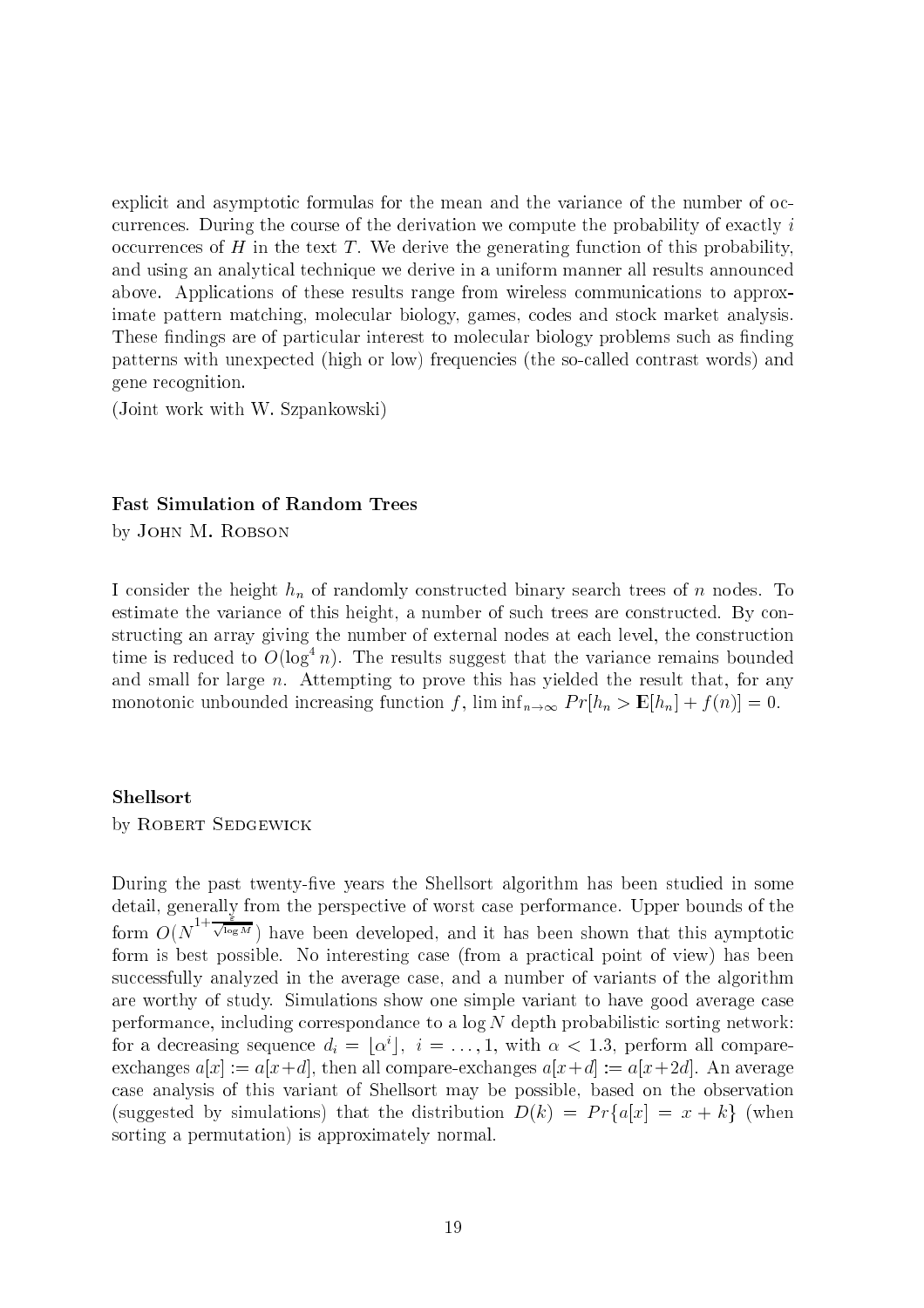### Reliability of a Cellular Network

by Paolo Sipala

A linear cellular array consists of processing elements  $v_i$ , i integer; each element  $v_i$  is connected to the elements  $v_{i+s}$ , for all  $s \in S$ , where S is a given set of connection spans. Each element is operational with probability  $p$ , and fails (independantly) with probability  $q = 1 - p$ . We study the probability that an array remains connected in spite of element failures. This evaluation is obtained using a finite-dimensional Markov chain, from which a reliability generating function is derived.

### Special Limit Distributions

by Michele Soria

In many analytic schemes arising in combinatorics, limiting distributions can be seen as a direct reflection of structural characteristics of the underlying combinatorial constructions, and analytic properties of the involved generating functions.

We consider functional schemes  $P(u, z) = F(uC(z))$ , corresponding to the combinatorial construction of substitution, and are interested in the limiting distribution of the number of components in a random structure of large size, namely

$$
\lim_{n \to \infty} \frac{[u^k]F(u) \cdot [z^n]C^k(z)}{[z^n]F(C(z))}
$$

for  $k = \mu_n + \chi \sigma_n$ ,  $\chi = O(1)$ .

Three complementary cases can be distinguished, according to the singular behaviour of  $F(C(z))$  being dictated by the dominant singularity of  $C(z)$  – subcritical case  $-$ , or  $F(z)$  - supercritical case  $-$ , or both  $-$  critical case  $-$ .

In the subcritical case, an  $F$  -himiting law is to be expected: e.g. derivative of Geometric for F corresponding to sequence construction, or derivative of Poisson for set construction.

The supercritical case leads to Gaussian limiting distributions. In the critical case, when  $F(z)$  is an alg-log function and  $C(z)$  is algebraic with a leading term in  $(1$  $z$ ),  $0 \le \lambda \le 1$ , the limiting distribution has an hypergeometric representation for  $\lambda$ rational (e.g Rayleigh or Maxwell laws for  $\lambda = \frac{1}{2}$ ).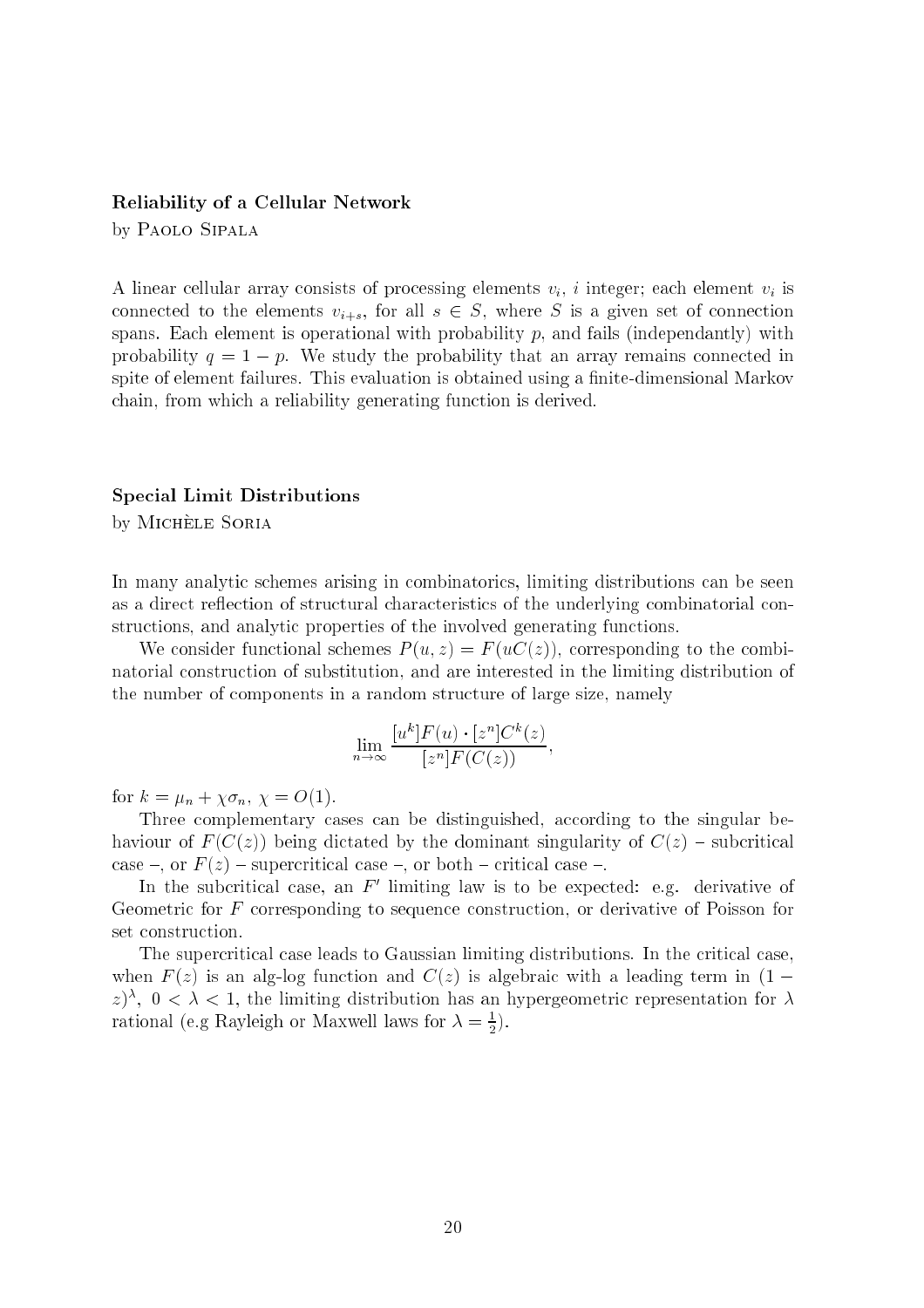### On the Number of Heaps and the Cost of Heap Construction by JEAN-MARC STEYAERT

Heaps are a well known data structure which allows an efficient sorting algorithm. Surprisingly their combinatorial properties are still partially worked out - exact summation formulae have been stated, but most asymptotic behaviours are still unknown. This is largely due to the chaotic look of most parameters. We present a number of general asymptotic results which give insight on the difficulties encountered when dealing with the asymptotics of the number of heaps of a given size and the cost of heap construction. In particular, we exhibit the influence of arithmetic functions in this chaotic behaviour. We also show that the distribution function of the cost of heap construction by Floyd's algorithm is asymptotically normal.

(Joint work with Hwang Hsien Kuei)

#### The Diagonal Poisson Transform

by Alfredo Viola

In this talk we present a new mathematical transform, called the "Diagonal Poisson Transform", and some of its applications. This transform can be seen as a variation of the Poisson transform, that is used to study hashing algorithms. We present several important properties of it, and its use to analyze some hashing algorithms, to solve some general classes of recurrences, to find some generalizations of Abel sums, and to find inverse relations.

(Joint work with Patricio Poblete and Ian Munro)

## The Ratio of the Extreme to the Sum in a Random Sequence with Applications

by PAUL E. WRIGHT

If  $X_1, X_2, \ldots, X_n$  is a sequence of non-negative independent random variables with common distribution function  $F(t)$ , we write  $M_n$  for the maximum of the sequence and  $S_n$  for its sum. The ratio variate  $R_n = M_n/S_n$  is a quantity arising in the analysis of process speedup and the performance of scheduling tasks in parallel. O'Brien (1980) showed that  $R_n \to 0$  almost surely as  $n \to \infty$  if and only if  $E[X_1] < \infty$ . Since  $\{R_n\}$ is a uniformly bounded sequence, it follows that  $\mathbb{E}[X_1] < \infty$  implies  $\mathbb{E}[R_n] \to 0$  as  $n \to \infty$ .

Here we show that, provided either (i)  $\mathbf{E}[X_1] < \infty$  or that (ii)  $1-r$  (t) is a regularly